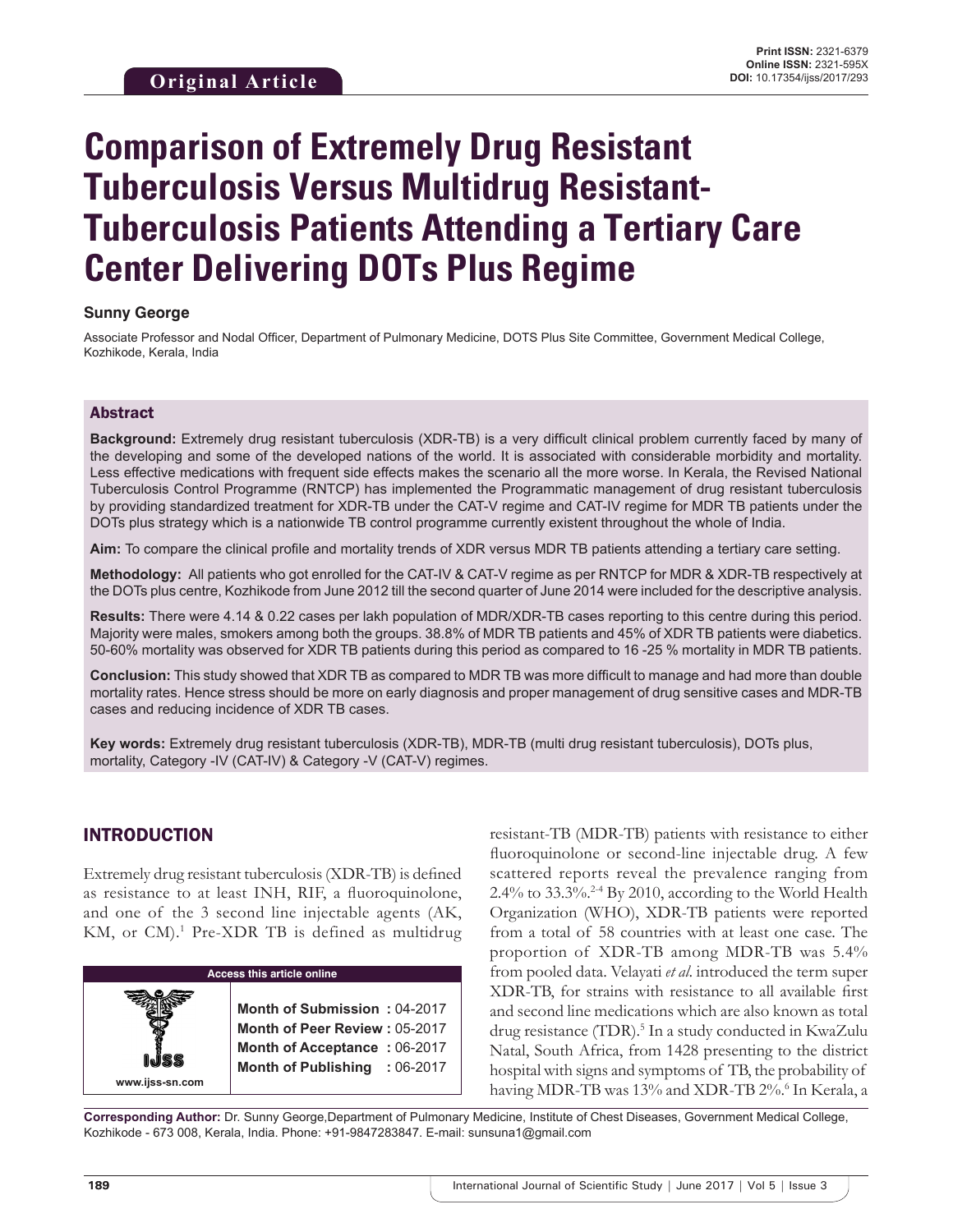study by Joseph *et al*. revealed that ancestral East-African Indian lineage comprised the majority of circulating MTB genotypic clones.<sup>7</sup>

Treatment of the patients with XDR-TB is challenging because of the lack of potent anti-TB drugs, frequency of adverse reactions, and poor treatment outcomes.<sup>8,9</sup> In a 2010 systematic review and meta-analysis by Jacobson *et al*., evaluating 13 observational studies including 560 patients, the pooled treatment success rate was 43.7% with a mortality of 20.8%.

Worldwide the reported proportion of MDR-TB was 4.9% among new cases and around 22% cases in retreatment cases in 2015. Kerala being a linear strip of land along the Arabian coast with 14 districts and estimated 32 million population, DOTs plus services were instituted for the southern seven districts with the DOTs plus site at Thiruvananthapuram in December 2008. The northern seven districts have their DOTs plus site located at Kozhikode which started functioning in February 2009. This study is a comparative analysis of XDR and MDR‑TB patients started on CAT IV/CAT-V regime from the DOTs plus site of a tertiary care center aimed to know the profile and mortality trends in these patients.

# MATERIALS AND METHODS

#### **Aim of the Study**

This paper is aimed to analyze the various trends noted while managing this dreaded disease as per the current PMDT Guidelines. This would definitely give insights regarding the severity and helps in predicting the possible outcome in many of these patients.

#### **Study Methodology**

#### *Design*

Study methodology design was STROBE - descriptive analysis.

#### *Setting*

DRTB Centre, Institute of Chest Diseases, Government Medical College, Kozhikode, Kerala, India.

## *Time of analysis*

This study was conducted from June 2012 to June 2014, Second quarter.

## **Protocol**

#### *Inclusion criteria*

All patients who got enrolled for the CAT-IV and CAT-V regime as per Revised National TB Control Programme (RNTCP) for MDR and XDR-TB, respectively, in this DRTB Centre from June 2012 till the second quarter of June 2014 were included in the study group and none were excluded from the study.

## **Study Proper**

Patient data were recorded in structured format that included the demographic data, comorbidities, contact history, and other relevant details including HIV screening from a VCTC. The checklist for investigations should include, blood routine, urine routine, chest X-ray PA view, LFT, RFT, FBS/PPBS, HbA<sub>1</sub>C (optional), TFT, ECG, uric acid (optional), and pregnancy test in females in the reproductive age group. All the patients who were diagnosed as XDR-TB based on the culture report provided from the Intermediate Reference Laboratory at Thiruvananthapuram were started on a standardized weight based regime, Category V. The regime is for 24- 30 months.

Drugs dosage/day  $\left($  <45 kg/> kg/>45 kg) is as follows:

- Injection capreomycin (CM) 750 mg/1000 mg,
- PAS  $10 g/12 g$ ,
- Moxifloxacin (MFX) 400 mg,
- High dose INH 600 mg/900 mg,
- Clofazimine (CFZ) 200 mg,
- Linezolid (LZD) 600 mg,
- Amoxyclav(Amx/Clv) 875/125 mg BD,
- Pyridoxine 100 mg

(Reserve/substitute drugs: Clarithromycin 500 mg BD, thiacetazone 150 mg).

Intensive phase (6-12 months) Cm, PAS, MFX, high dose-H, CFZ, LZD, AMX/CLV followed by.

Continuation phase (18 months) PAS, MFX, high dose-H, CFZ, LZD, AMX/CLV.

All MDR-TB patients received CAT-IV regime as follows:

6(9) Km Z E LFX Eto Cs/18 E Lfx Eto Cs

KM: Kanamycin, Z: Pyrazinamide, E: Ethambutol, LFX: Levofloxacin, ETO: Ethonamide, CS: Cycloserine.

The profile and mortality trend of the XDR-TB patients were analyzed and compared against the MDR-TB patients enrolled in the DRTB Centre at that point of time.

# RESULTS

There were a total of 785 patients enrolled for the second line regimes in the DOTs plus site of Kozhikode at this point of time. Out of this, 745 (94.9%) were MDR-TB patients and 40 were XDR-TB (5.1%) Figure 1.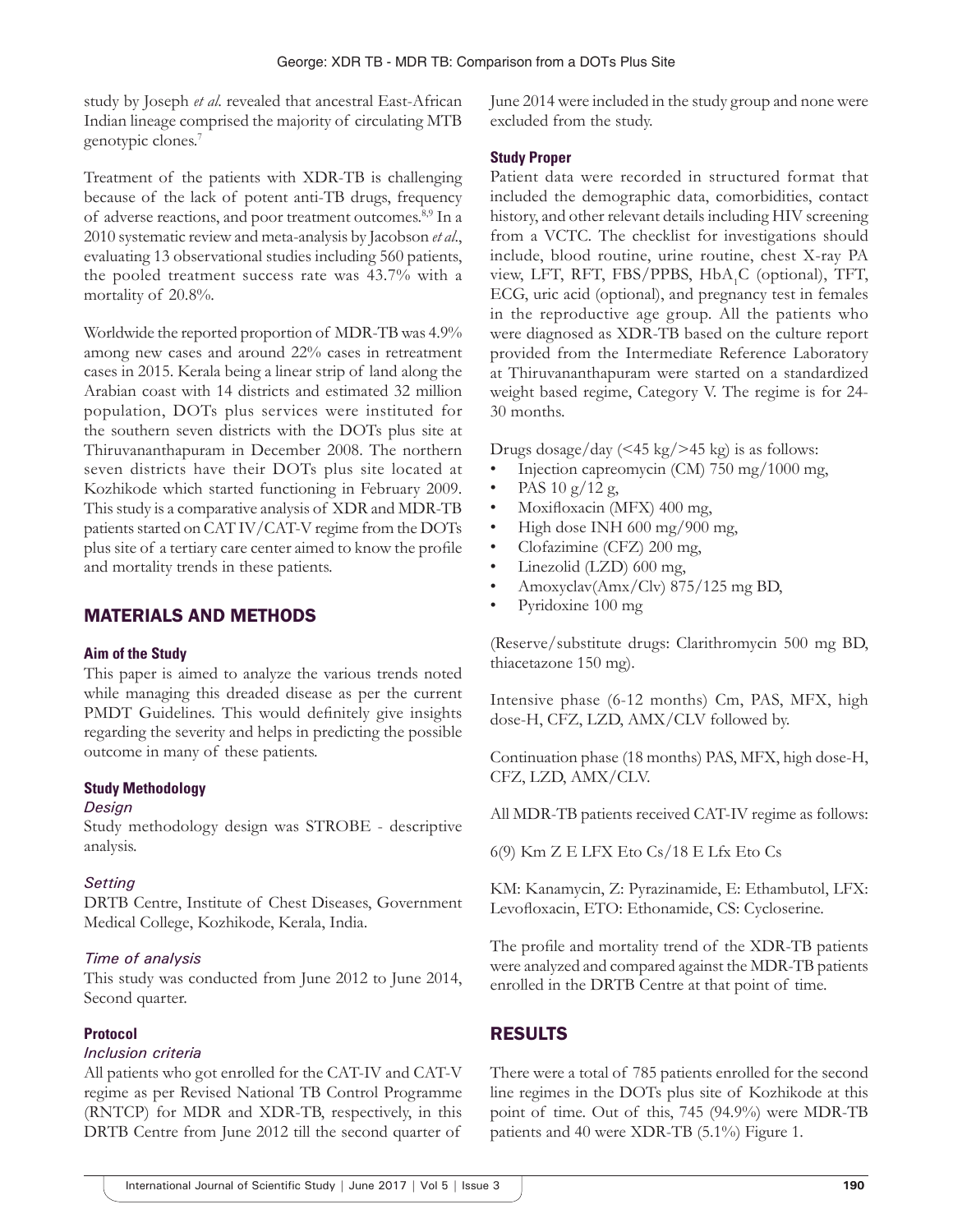Upon finer scrutiny, it was seen that out of the 40 XDR-TB patients enrolled for CAT-V regime, 37.5% (15/40) cases came under the definition of true XDR-TB, 60% (24/40) came under the Pre-XDR-TB group and one patient was started on CAT-V following failure of CAT-IV regime Figure 2. This works out to 4.14 and 0.22 cases per lakh population for MDR/XDR-TB cases, respectively.

There was a clear gender preponderance noticed among the XDR-TB patients with males dominating the picture with a male to female ratio of 3.4:1, Table 1. A similar picture was seen in case of MDR-TB patients where the male to female ratio was 3.7:1, Table 2. The clear gender predominance in either groups points toward the fact that males are more prone to develop serious forms of pulmonary TB which could be due to poor adherence to treatment and increased mobility of the male gender exposing themselves to the higher risk of acquiring the disease through airborne transmission related to his job or due to his addictions or associated comorbidities which might be compromising these patients' immune system.

The body weight of both MDR and XDR-TB patients showed that there were a large proportion of



**Figure 1: Total number of multidrug resistant tuberculosis and extremely drug resistant tuberculosis patients**



**Figure 2: Profile of extremely drug resistant tuberculosis patients**

patients belonging to >45 kg weight band in either group, Tables 3 and 4.

A huge number of smokers were seen among MDR-TB patients and by the time they got transformed to XDR-TB the number of smokers dropped drastically to about 50% of smokers as seen among the MDR-TB patients, Table 5.

When the number of diabetics in both groups was compared, it was seen that 38.8% of MDR-TB and 45% of XDR-TB patients were diabetics, thus making diabetes a major risk factor in converting drug-sensitive organisms to a drug-resistant variety.

Hence, addressing diabetes by concurrently offering specialized care for diabetes control could curtail to a great extent the development of this menace, and currently,

| Table 1: Gender profile of XDR-TB patients |  |
|--------------------------------------------|--|
| Molon                                      |  |

| Males                                         | 31 |
|-----------------------------------------------|----|
| Females                                       |    |
| Total                                         | 40 |
| XDR-TB: Extremely drug resistant tuberculosis |    |

| Table 2: Gender profile of MDR-TB patients |     |
|--------------------------------------------|-----|
| Males                                      | 585 |
| Females                                    | 160 |
| Total                                      | 745 |

MDR‑TB: Multi drug resistant tuberculosis

#### **Table 3: Body weight of XDR‑TB patients**

| Weight      | <b>Number</b> |
|-------------|---------------|
| >45 kg      | 14            |
| >45 kg      | 26            |
| Total       | 40            |
| $\sim$<br>. |               |

XDR‑TB: Extremely drug resistant tuberculosis

|  | Table 4: Body weight of MDR-TB patients |  |  |
|--|-----------------------------------------|--|--|
|  |                                         |  |  |

| Weight                                                                                                                 | <b>Number</b> |
|------------------------------------------------------------------------------------------------------------------------|---------------|
| $<$ 45 kg                                                                                                              | 321           |
| >45 kg                                                                                                                 | 524           |
| Total                                                                                                                  | 745           |
| ___<br>the contract of the contract of the contract of the contract of the contract of the contract of the contract of |               |

MDR‑TB: Multi drug resistant tuberculosis

# **Table 5: Smoking status of MDR and XDR‑TB patients**

| <b>Variables</b> | <b>MDR-TB</b> | <b>XDR-TB</b> |
|------------------|---------------|---------------|
| Total patients   | 745           | 40            |
| <b>Smokers</b>   | 448           | 13            |
| $\%$             | 60.2          | 32.5          |

MDR‑TB: Multi drug resistant tuberculosis, XDR‑TB: Extremely drug resistant tuberculosis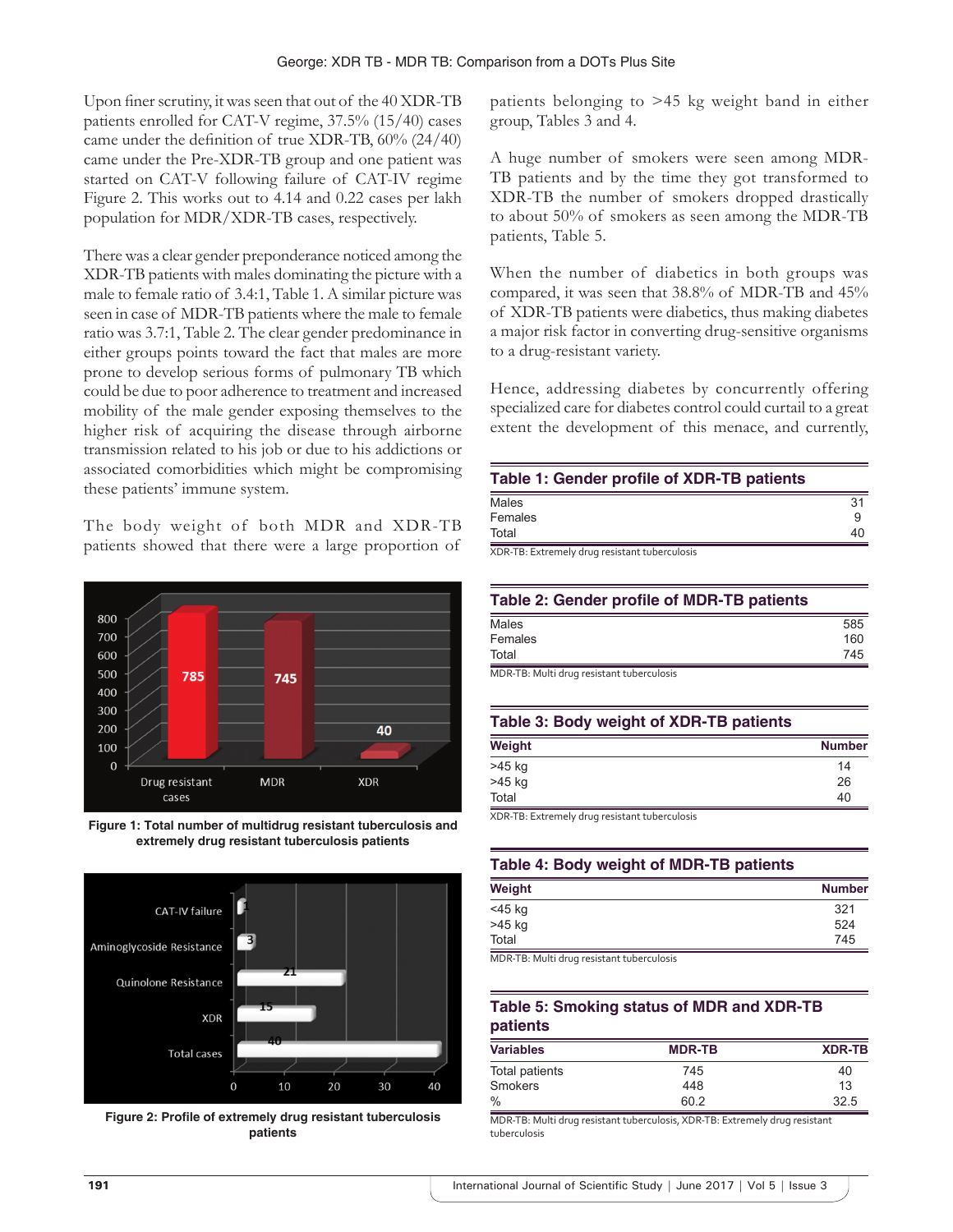all the smear positive cases coming under RNTCP are screened for both retro positive statuses as well as for the presence of uncontrolled diabetes, Tables 6-9. Fortunately, the proportions of retro positive patients among MDR and XDR-TB patients are not alarming at present.

About 17.6% cases among the MDR-TB patients and 24% cases of XDR-TB cases had adverse events warranting admission. Arthralgia due to hyperuricemia, sensorineural deafness attributable to aminoglycosides, hypothyroidism due to thioamides and PAS, psychiatric abnormality and peripheral neuropathy due to cycloserine and bone marrow suppression due to LZD were among the serious side effects encountered in our center. However, it was interesting to note that despite having high incidence of GI intolerance which was a common manageable side effect on an OP basis, only very few patients had hepatic derangement requiring inpatient care.

Three consecutive years of treatment success was analyzed for MDR-TB patients and it was found to be around 58- 60% which conforms to the existing reported success rates in well-managed DOTs plus centers elsewhere in the world, Table 10.

# **Table 6: Diabetic status of MDR and XDR‑TB patients**

| <b>Variable</b>  | <b>MDR</b> | <b>XDR</b> |
|------------------|------------|------------|
| Total patients   | 745        | 40         |
| <b>Diabetics</b> | 289        | 18         |
| Percentage       | 38.8       | 45         |

MDR‑TB: Multi drug resistant tuberculosis, XDR‑TB: Extremely drug resistant tuberculosis

| Table 7: Gender status of MDR-TB diabetics |             |  |
|--------------------------------------------|-------------|--|
| <b>MDR</b> diabetics                       | $n=289$ (%) |  |
| Males                                      | 202 (69.9)  |  |
| Females                                    | 87 (30.1)   |  |
| .<br>.                                     |             |  |

MDR‑TB: Multi drug resistant tuberculosis

| Table 8: Gender status XDR-TB diabetics                                         |            |      |
|---------------------------------------------------------------------------------|------------|------|
| <b>XDR</b> diabetics                                                            | Total (18) | %    |
| Males                                                                           | 15         | 83.3 |
| Females                                                                         |            | 16.7 |
| the contract of the contract of the contract of the contract of the contract of |            |      |

XDR‑TB: Extremely drug resistant tuberculosis

## **Table 9: HIV status XDR‑TB patients**

| <b>Variables</b> | <b>MDR</b> | <b>XDR</b> |
|------------------|------------|------------|
| Total            | 745        | 40         |
| $HIV +$          | 14         |            |
| $\%$             | 1.9        |            |

MDR‑TB: Multi drug resistant tuberculosis, XDR‑TB: Extremely drug resistant tuberculosis

A similar attempt was done to assess the treatment success trends of XDR-TB patients during the same period. It was noted that the treatment success rate was as low as 30-50% in case of XDR-TB patients (Table 11) which clearly points toward the fact that this could be a setback for the success of the DOTs plus program unless the number of XDR-TB cases are drastically reduced by placing proper stress on managing drug sensitive TB and MDR-TB cases and to offer tailored regime based on the second line drug sensitivity pattern for XDR-TB cases.

When we looked into the mortality trends of these dreaded disease, it was seen that MDR-TB has a mortality of 16- 25% which skyrocketed to the alarming rates of 50-60% in cases of XDR-TB (Tables 12 and 13).

# **DISCUSSION**

In India, the RNTCP offers standard regime for all MDR and XDR-TB patients under the DOTs plus strategy. 2 years beyond sputum conversion is the standard treatment duration recommended for XDR-TB. Results from the 2013 meta-analysis by Falzon *et al*., reported treatment success was highest if at least 6 drugs were used in the intensive phase and four in the continuation phase. It was

| Year                                      | 2012  | 2013  | 2014-2 <sup>nd</sup> quarter |
|-------------------------------------------|-------|-------|------------------------------|
| Total MDR registered                      | 153   | 112   | 56                           |
| <b>Treatment success</b>                  | 90    | 68    | 34                           |
| Success rate (%)                          | 58.80 | 60.70 | 60.70                        |
| MDR-TR: Multi drug resistant tuberculosis |       |       |                              |

MDR‑TB: Multi drug resistant tuberculosis

| Table 11: Success rates of XDR-TB patients |       |       |                              |
|--------------------------------------------|-------|-------|------------------------------|
| Year                                       | 2012  | 2013  | 2014-2 <sup>nd</sup> quarter |
| <b>Total XDR registered</b>                | 6     |       | 10                           |
| <b>Treatment success</b>                   | 3     |       | 3                            |
| Success rate (%)                           | 50.00 | 50.00 | 30.00                        |

XDR‑TB: Extremely drug resistant tuberculosis

| Table 12: Mortality trend of MDR-TB patients |       |       |                              |
|----------------------------------------------|-------|-------|------------------------------|
| Year                                         | 2012  | 2013  | 2014-2 <sup>nd</sup> quarter |
| <b>Total MDR registered</b>                  | 153   | 112   | 56                           |
| Death                                        | 25    | 18    | 14                           |
| Death rate $(\%)$                            | 16.30 | 16.10 | 25                           |
| MDR.TR: Multi drug resistant tuberculosis    |       |       |                              |

MDR‑TB: Multi drug resistant tuberculosis

| Table 13: Mortality trend of XDR-TB patients |      |      |                      |  |
|----------------------------------------------|------|------|----------------------|--|
| Year                                         | 2012 | 2013 | $2014 - 2nd$ quarter |  |
| <b>Total XDR registered</b>                  |      |      | 10                   |  |

| rear                 | 2012 | 20 I.J | zu 14-z auarter |
|----------------------|------|--------|-----------------|
| Total XDR registered |      |        | 10              |
| Death                |      |        |                 |
| Death rate (%)       | 50   | 50     | 60              |
|                      |      |        |                 |

XDR‑TB: Extremely drug resistant tuberculosis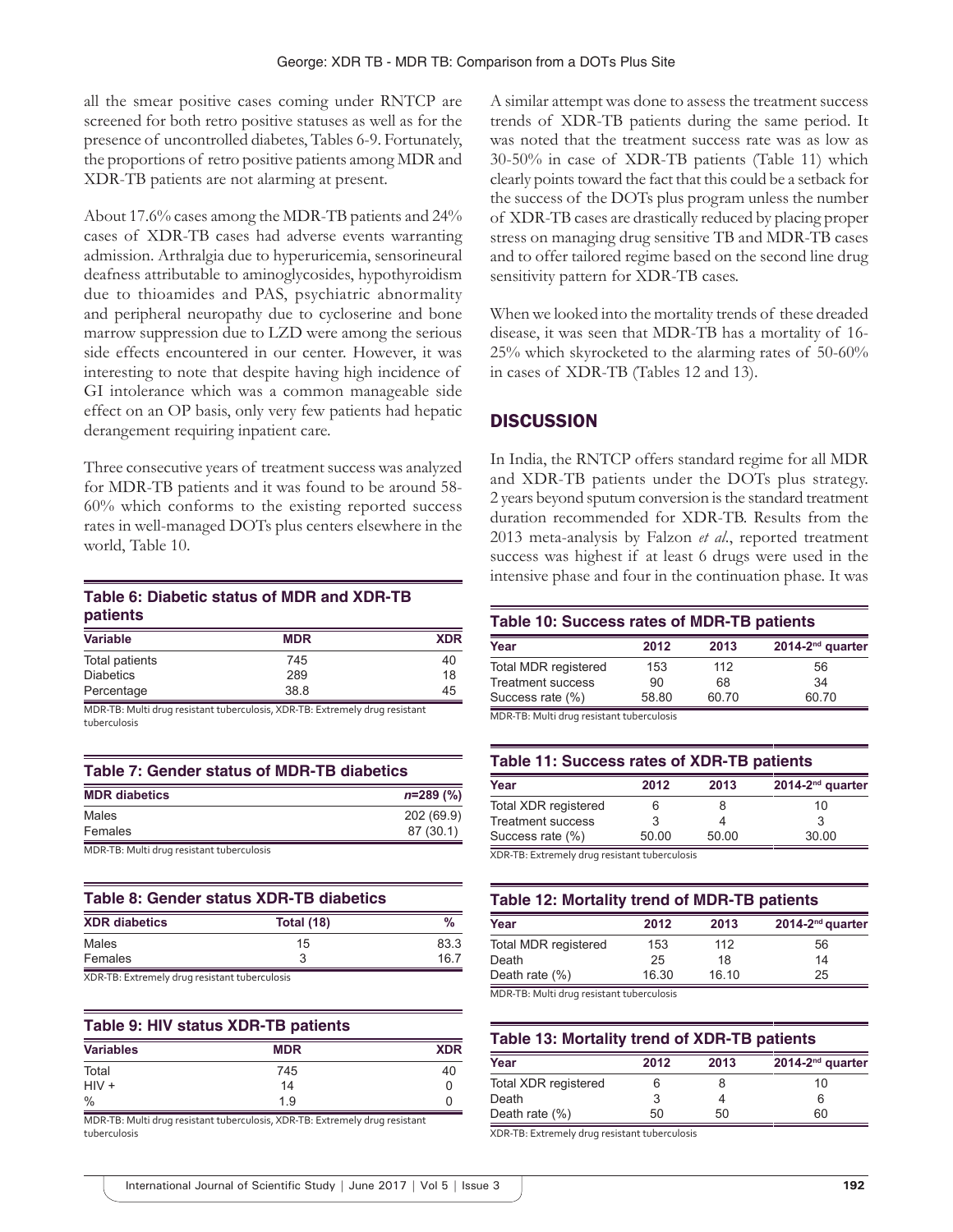also noted that addition of a newer quinolone resulted in more success despite the strain showing resistance to an earlier quinolone *in vitro*. This study was performed as an effort to compare the clinical profile as well as the mortality trends in MDR and XDR-TB patients attending our center.

In our study, male gender, uncontrolled diabetes, and smoking status were associated with more number of MDR and XDR-TB patients which has to be further evaluated as potential risk factors for the development of drug-resistant TB. In one study, super-XDR-TB (total drug resistance) patients ( $n = 15$ ), the male to female ratio was more than threefold, with statistical relevance  $(P < 0.05)$ .<sup>5</sup> There were a considerable number of pre XDR-TB patients who were started on CAT-V regime owing to quinolone resistance in our study. Hence, routine use of quinolones without ruling out TB should not be encouraged in any case of lower respiratory tract infection. Recent studies report that approximately 30% of OFX-resistant strains are still susceptible to MFX. Jacobson *et al*. reported that use of a later generation fluoroquinolone in the setting of XDR-TB was associated with better treatment outcomes. In a 2014 retrospective study from the Republic of Korea by Jo *et al*., MDR-TB patients with OFX-resistant disease had significantly better treatment outcomes when the isolate was MFX-susceptible (treatment success in 73% vs. 42%).

In two randomized studies, XDR-TB patients treated with LZD had higher culture conversion and treatment success than those in control arms. However, in both studies, 82% of the patients had clinically significant adverse events. In a systematic review (11 studies, 148 patients), any adverse event was 62% with 36% discontinuing LZD due to adverse events. Hence, there was evidence for the fact that LZD was responsible for about 58% of adverse events leading to discontinuation of an XDR regime which indirectly adds to the increased mortality and low success rate of XDR-TB management. High rates of myelosuppression and neurologic toxicity (with peripheral and optic neuropathy which were often not reversible) were encountered with regimes comprising higher doses of LZD.

Alternate choices such as ethionamide and prothionamide with PAS increased gastric intolerance and induced hypothyroidism more rapidly. CFZ containing regimens have been associated with a higher percentage of culture conversion (40% vs. 29%) and an independent predictor of conversion and survival in patients with XDR-TB. In a small randomized controlled trial, sputum culture conversion and cavity closure occurred earlier in patients in the CFZ-containing regimen, and treatment success was higher (74% vs. 54%). Five of six patients with severe XDR-TB converted cultures to negative with a regimen containing meropenem plus amoxicillin/clavulanate which indicates that it could be effective in selected cases.

In a double-blind randomized controlled trial of high-dose INH (16-18mg/kg) versus placebo in addition to second-line drugs, those who received high-dose INH were 2.38 times more likely to convert cultures to negative than those on placebo and they had a 2.37 times higher rate of being culture negative at 6 months. There was a higher frequency of peripheral neuropathy in the high-dose INH arm. Bedaquiline (BDQ) is a diarylquinoline drug hyped as a wonder drug with significant *in vitro* and *in vivo* activity against MTB. At 6 months of treatment, culture conversion was achieved in 97%. 7 patients (20%) experienced a ≥60 ms increase in QT interval leading to discontinuation in 2 (6%). Diacon *et al*. reported death of 7 patients during the trial at a median of 386 days after the last dose. When an effective WHO-recommended regimen in adult MDR-TB patients comprising 4 second line drugs in addition to PZA cannot be designed and when there is documented evidence of resistance to any fluoroquinolone, alternate newer drugs are being evaluated as intensive phase drugs. BDQ as a replacement for the injectable agent in MDR-TB is currently approved for clinical use by FDA. Delamanid (DLM) is a nitro-dihydro-imidazooxazole derivative which was approved for the treatment of MDR-TB by the European Medicines Agency but has not yet received FDA approval. RCT by Gler *et al*., in 481 patients who were randomized to receive DLM 100 mg twice daily, 200 mg twice daily, or placebo for 2 months in combination with a WHO-recommended regimen observed that sputum culture conversion in liquid broth occurred in 45.4% of the patients taking DLM at 2 months compared with 29.6% on the placebo regimen. There are currently no safety data on the concurrent use of DLM and BDQ.

When it comes to comorbid illnesses, Lai *et al*. showed diabetes mellitus to be the most frequent underlying disease (60%), followed by chronic pulmonary disease (20%) and lung cancer (10%), along with end-stage renal disease (10%).<sup>10</sup> In the study conducted in Japan, patients with XDR-TB were more likely to have diabetes mellitus (OR 2.095% CI: 0.34- 11.85) and a history of malignancy (OR 5.25, 95% CI: 0.52- 61.86) although not statistically relevant.<sup>11</sup> In another study, diabetes mellitus is still the condition that is more prevalent  $(18.7\%)$ <sup>12</sup> HIV had a predictive value for the diagnosis of XDR-TB, being 2.5-fold higher.13 In many studies, no HIVpositive patients were found. In one study, the population was specifically HIV-negative.<sup>14,15</sup> However in our study, also HIV was not encountered as a major association but 38.8% of MDR and 45% XDR-TB patients had diabetes. Several studies showed that the positive predictive value for the diagnosis of XDR-TB was significantly high with increased duration and multiple courses of the previous treatments (OR 1.2, 95% CI: 1.11-2.30).<sup>3,16,17</sup>

Many potential factors might contribute to treatment failure; the most relevant in many studies being male gender and HIV-